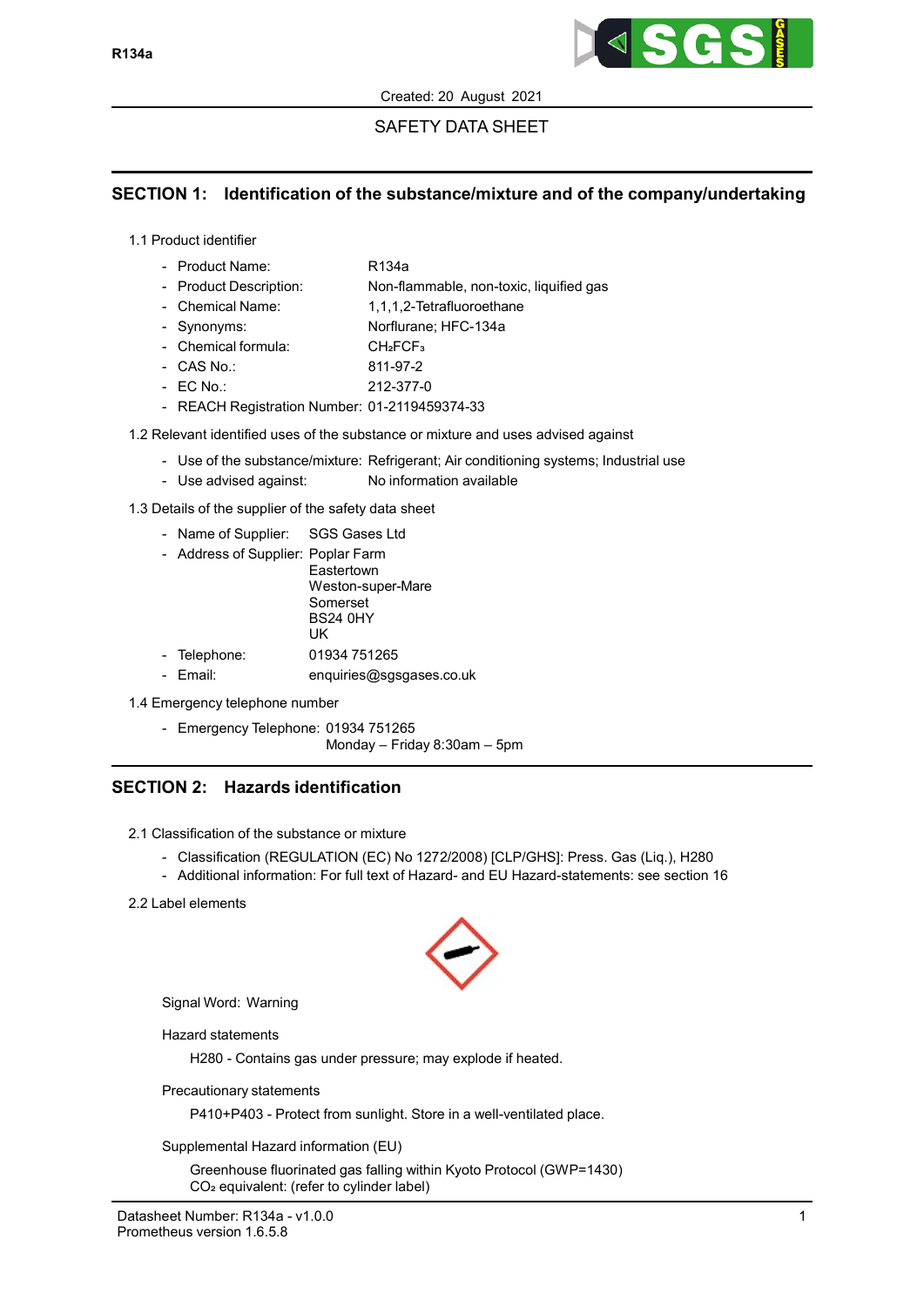

# SECTION 2: Hazards identification (....)

2.3 Other hazards

- Asphyxiant in high concentrations
- Contact with liquid may cause cold burns/frostbite
- Under certain temperature and pressure conditions may form a flammable mixture in the presence of air
- Not a PBT according to REACH Annex XIII
- Not a vPvB according to REACH Annex XIII
- Does not contain any substances with endocrine disrupting properties

# SECTION 3: Composition/information on ingredients

|  |  | 3.1 Substances |
|--|--|----------------|
|--|--|----------------|

| <b>Chemical Name</b>      | Conc. | CAS No.  | EC No.    | <b>Classification</b><br><b>(REGULATION)</b><br>(EC) No<br>1272/2008)<br><b>ICLP/GHS1</b> | <b>SCL/</b><br>M-Factor/<br><b>ATE</b> | <b>REACH</b><br><b>Registration</b><br><b>Number</b> | WEL/<br><b>OEL</b> |
|---------------------------|-------|----------|-----------|-------------------------------------------------------------------------------------------|----------------------------------------|------------------------------------------------------|--------------------|
| 1.1.1.2-Tetrafluoroethane | 100%  | 811-97-2 | 212-377-0 | Press, Gas, H280                                                                          |                                        | 01-2119459374<br>-33-XXXX                            | Yes                |

#### 3.2 Mixtures

- Not applicable

# SECTION 4: First aid measures

Rescuers should put on approved personal protective equipment (PPE) before administering first aid

No action shall be taken involving any personal risk or without suitable training

#### 4.1 Description of first aid measures

#### Contact with eyes

If substance has got into eyes, immediately wash out with plenty of water Irrigate eyes thoroughly whilst lifting eyelids Remove contact lenses, if present and easy to do. Continue rinsing. Get medical advice/attention.

Contact with skin

In case of contact with liquid, thaw frosted parts with water. Do not attempt to remove clothing which has stuck to the skin Cover wounds with sterile dressing If irritation or blistering occur obtain medical attention.

#### Ingestion

Unlikely route of exposure. Rinse mouth with water (only if the person is conscious) Give 200-300mls (half pint) water to drink Do NOT induce vomiting. Get immediate medical advice/attention.

#### Inhalation

Remove person to fresh air and keep comfortable for breathing. Keep warm and at rest, in a half upright position. Loosen clothing If breathing is difficult, oxygen should be given by a trained person Apply artificial respiration only if patient is not breathing If heartbeat is absent, give external cardiac compression Get immediate medical advice/attention.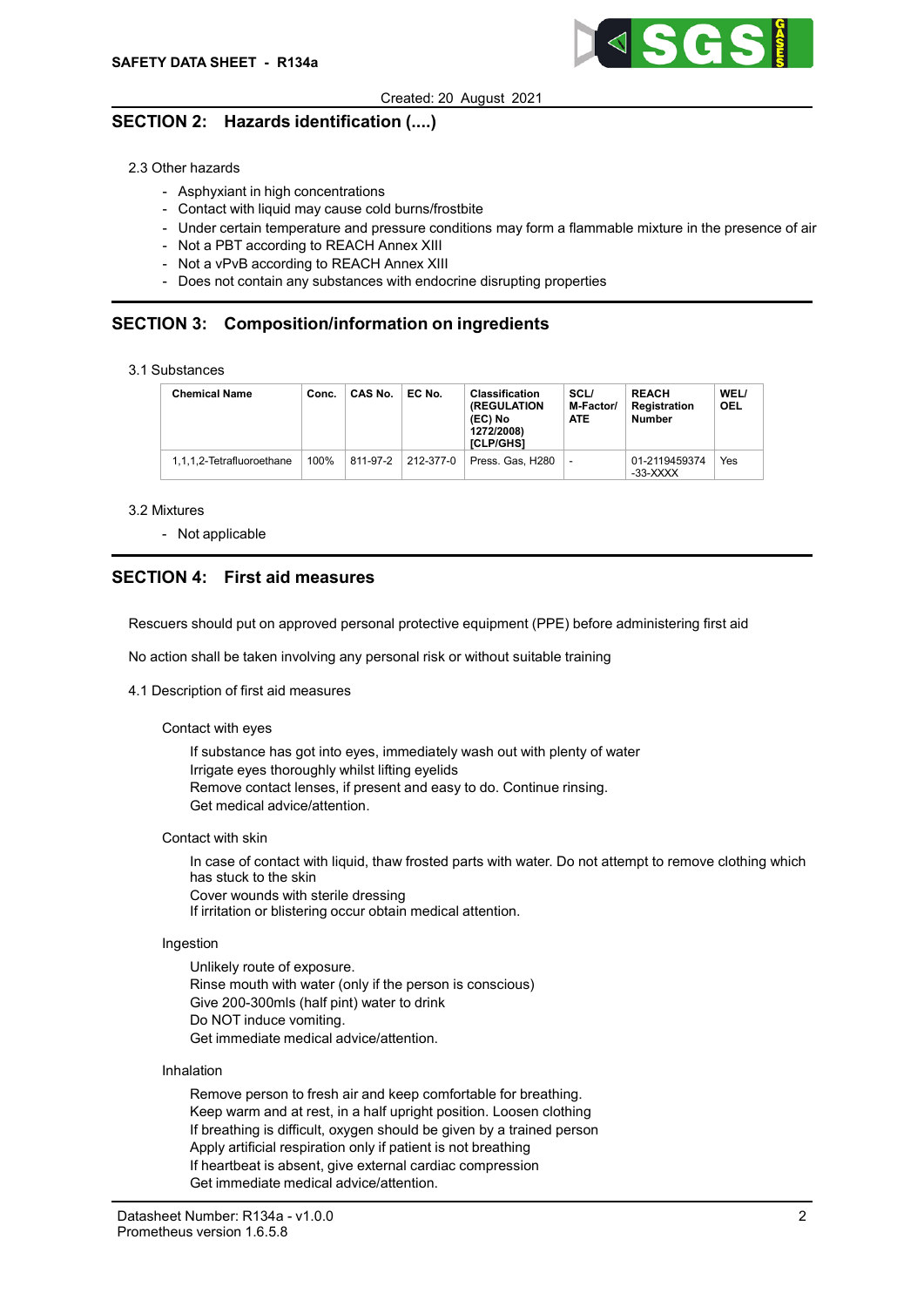

## SECTION 4: First aid measures (....)

4.2 Most important symptoms and effects, both acute and delayed

### Contact with eyes

Extremely cold material, can cause burns similar to frostbite.

### Contact with skin

Extremely cold material, can cause burns similar to frostbite.

## Ingestion

No hazard expected under normal conditions of use

#### Inhalation

Danger of suffocation at high concentrations due to oxygen displacement Exposure to oxygen deficient atmosphere may cause the following symptoms: dizziness, salivation, nausea, vomiting, loss of mobility/consciousness. In high concentrations may cause asphyxiation. Victim may not be aware of asphyxiation. Asphyxiation may bring about unconsciousness without warning and so rapidly that victim may be unable to protect themselves. May cause CNS depression, narcosis, cardiac disorders.

4.3 Indication of any immediate medical attention and special treatment needed

- Treat symptomatically
- Adrenaline and similar sympathomimetic drugs should be avoided following exposure as cardiac arrhythmia may result with possible subsequent cardiac arrest.

# SECTION 5: Firefighting measures

- 5.1 Extinguishing media
	- Suitable extinguishing media: Not flammable. In case of fire use extinguishing media appropriate to surrounding conditions
	- Unsuitable extinguishing media: High volume water jet
- 5.2 Special hazards arising from the substance or mixture
	- Under certain temperature and pressure conditions may form a flammable mixture in the presence of air
	- In a fire or if heated, a pressure increase will occur and the container may burst
	- Inform Fire Brigade of potential danger of exploding and rocketing cylinders
	- Gives off irritating or toxic fumes (or gases) in a fire.
	- Decomposition products may include hydrogen fluoride, carbonyl fluoride, carbon monoxide

### 5.3 Advice for firefighters

- Special protective equipment: Wear self-contained breathing apparatus (SCBA). Wear full protective clothing including chemical protection suit.
- Keep container(s) exposed to fire cool, by spraying with water
- Collect contaminated fire extinguishing water separately. This MUST not be discharged into drains. Prevent fire extinguishing water from contaminating surface or ground water.

## SECTION 6: Accidental release measures

6.1 Personal precautions, protective equipment and emergency procedures

- No action shall be taken involving any personal risk or without suitable training
- Only trained and authorised personnel should carry out emergency response
- Personal precautions for non-emergency personnel: Avoid breathing vapours, mist or gas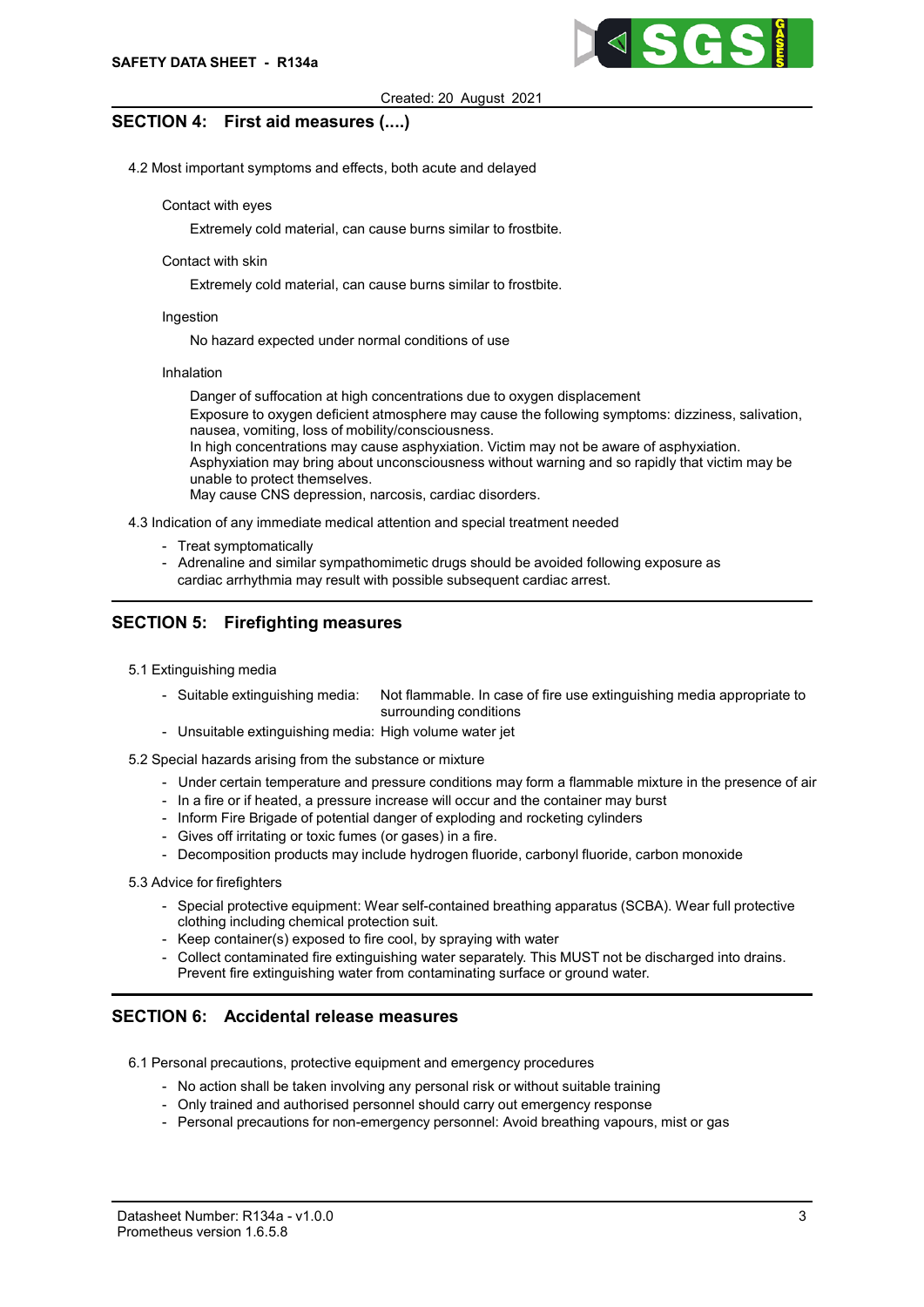

# SECTION 6: Accidental release measures (....)

- Personal precautions for emergency responders: Evacuate the area and keep personnel upwind; Ensure adequate ventilation; Avoid breathing vapours, mist or gas; Gas/vapour is heavier than air and may accumulate in confined spaces, particularly at or below ground level.; Monitor oxygen level; Wear protective clothing as per section 8
- 6.2 Environmental precautions
	- Do not release to the environment except for emergency ventilation.
- 6.3 Methods and material for containment and cleaning up
	- Stop leak if safe to do so.
	- Allow small spillages to evaporate provided there is adequate ventilation.
	- Large spillages: Ventilate area. Contain spillages with sand, earth or any suitable adsorbent material. Prevent liquid from entering drains, sewers, basements and workpits since the vapour may create a suffocating atmosphere.
	- Additional advice: If possible, stop flow of product. Increase ventilation to the release area and monitor oxygen level. If leak is from cylinder or cylinder valve, call the SGS Gases telephone number. If the leak is in the user's system, close the cylinder valve and safely vent the pressure before attempting repairs.
	- Cylinder should be inspected and tested if leak occurs.
- 6.4 Reference to other sections
	- See section(s): 7, 8 & 13

# SECTION 7: Handling and storage

- 7.1 Precautions for safe handling
	- Only experienced and properly instructed persons should handle gases under pressure.
	- Ensure adequate ventilation
	- Avoid breathing vapours, mist or gas
	- Protect cylinders from physical damage; do not drag, roll, slide or drop.
	- Do not allow storage area temperature to exceed 50°C (122°F).
	- Before using the product, determine its identity by reading the label. Know and understand the properties and hazards of the product before use.
	- When doubt exists as to the correct handling procedure for a particular gas, contact the supplier.
	- Do not remove or deface labels provided by the supplier for the identification of the cylinder contents.
	- When moving cylinders, even for short distances, use a cart, trolley, hand truck, etc designed to transport cylinders.
	- Leave valve protection caps in place until the container has been secured against either a wall or bench or placed in a container stand and is ready for use.
	- Use an adjustable strap wrench to remove over-tight or rusted caps.
	- Before connecting the container, check the complete gas system for suitability, particularly for pressure rating and materials.
	- Before connecting the container for use, ensure that back feed from the system into the container is prevented.
	- Ensure the complete gas system is compatible for pressure rating and materials of construction.
	- Ensure the complete gas system has been checked for leaks before use.
	- Employ suitable pressure regulating devices on all containers when the gas is being emitted to systems with lower pressure rating than that of the container.
	- Never insert an object (e.g. wrench, screwdriver, pry bar, etc) into valve cap openings. Doing so may damage valve, causing a leak to occur.
	- Open valve slowly. If user experiences any difficulty operating cylinder valve discontinue use and contact supplier.
	- Close container valve after each use and when empty, even if still connected to equipment.
	- Never attempt to repair or modify container valves or safety relief devices. Damaged valves should be reported immediately to the supplier.
	- Close valve after each use and when empty.
	- Replace outlet caps or plugs and container caps as soon as container is disconnected from equipment.
	- Do not subject containers to abnormal mechanical shocks which may cause damage to their valve or safety devices.
	- Never attempt to lift a cylinder by its valve protection cap or guard.
	- Do not use containers as rollers or supports or for any other purpose than to contain the gas as supplied.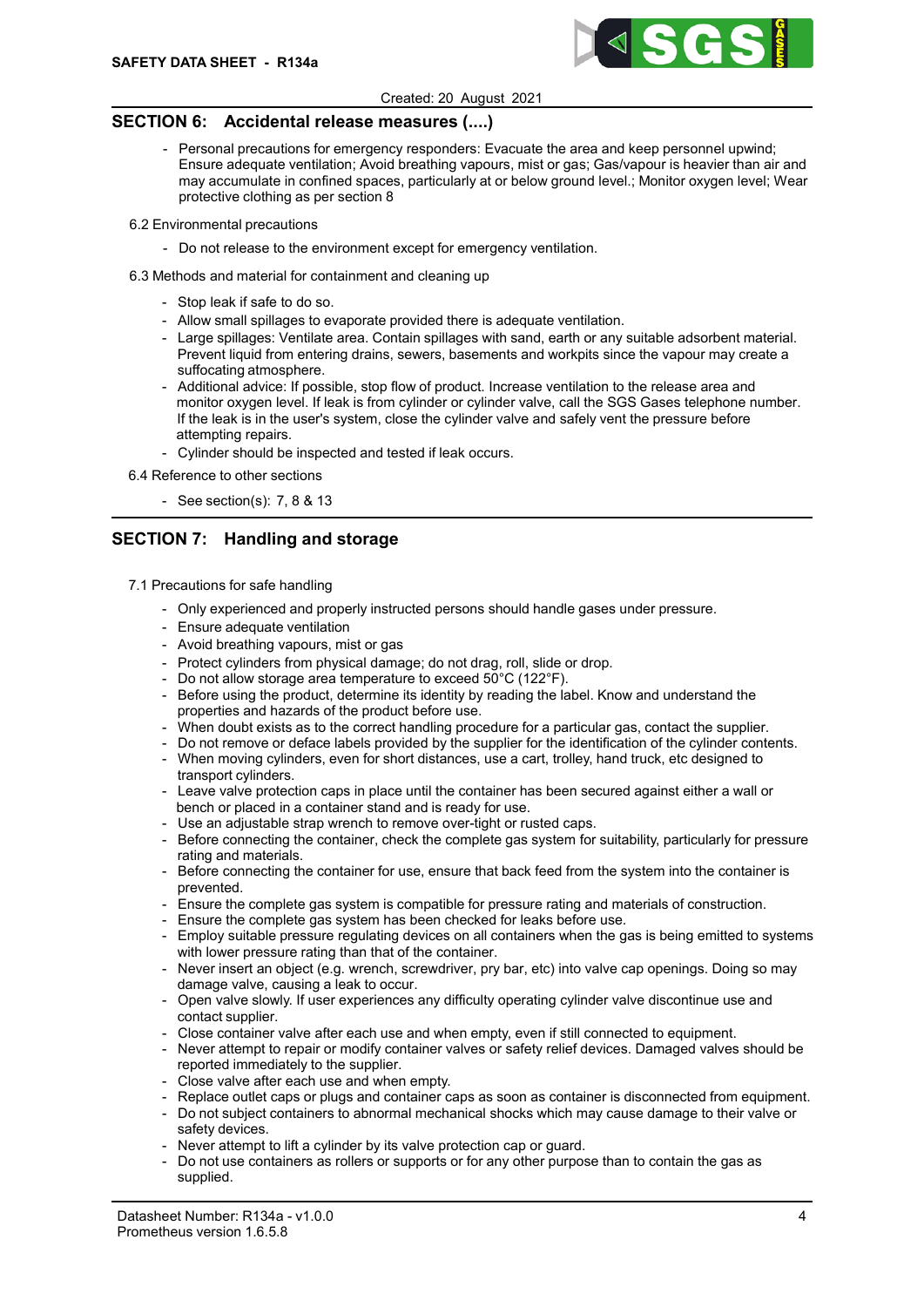

# SECTION 7: Handling and storage (....)

- Never strike an arc on a compressed gas cylinder or make a cylinder a part of an electrical circuit.
- Do not smoke while handling product or cylinders.
- Never re-compress a gas or a gas mixture without first consulting the supplier.
- Never attempt to transfer gases from one cylinder/container to another.
- Always use backflow protective device in piping.
- When returning cylinder install valve outlet cap or plug leak tight.
- Never use direct flame or electrical heating devices to raise the pressure of a container.
- Containers should not be subjected to temperatures above 50°C (122°F).
- Prolonged periods of cold temperature below -30°C (-20°F) should be avoided.
- Never attempt to increase liquid withdrawal rate by pressurizing the container without first checking with the supplier.
- Never permit liquefied gas to become trapped in parts of the system as this may result in hydraulic rupture.
- Liquid refrigerant transfers between refrigerant containers and to and from systems can result in static generation. Ensure adequate earthing.
- Certain mixtures of HFCs and chlorine may be flammable or reactive under certain conditions. Care must be taken to mitigate the risk of developing high pressures in systems caused by a temperature rise when liquid is trapped between closed valves or in cases where containers have been overfilled.
- 7.2 Conditions for safe storage, including any incompatibilities
	- Containers should not be stored in conditions likely to encourage corrosion.
	- Store in a cool, dry well-ventilated place. Keep container tightly closed.
	- Keep away from heat and sources of ignition
	- Do not expose to temperatures exceeding 50°C/ 122°F.
	- Protect from sunlight.
	- Full containers should be stored so that oldest stock is used first.
	- Stored containers should be periodically checked for general condition and leakage.
	- Observe all regulations and local requirements regarding storage of containers.
	- Protect containers stored in the open against rusting and extremes of weather.
	- The container valves should be tightly closed and where appropriate valve outlets should be capped or plugged.
	- Container valve guards or caps should be in place.
	- Store containers in location free from fire risk and away from sources of heat and ignition.
	- Full and empty cylinders should be segregated. Containers should be segregated in the storage area according to the various categories (e.g. flammable, toxic,etc.) and in accordance with local regulations.
	- Keep away from combustible material. - Return empty containers in a timely manner.
	- Incompatible with strong oxidizing agents, alkalis and caustic products, alkaline earth metals, finely divided metals (Mg, Al, Zn)
- 7.3 Specific end use(s)
	- Refrigerant

# SECTION 8: Exposure controls/personal protection

- 8.1 Control parameters
	- If this product contains ingredients with exposure limits, personal, workplace atmosphere or biological monitoring may be required to determine the effectiveness of the ventilation or other control measures and/or the necessity to use respiratory protective equipment. Reference should be made to monitoring standards, such as the following: European Standard EN 689

(Workplace exposure - Measurement of exposure by inhalation to chemical agents - Strategy for testing compliance with occupational exposure limit values). European Standard EN 14042 (Workplace atmospheres. Guide for the application and use of procedures for the assessment of exposure to chemical and biological agents). European Standard EN 482 (Workplace exposure. General requirements for the performance of procedures for the measurement of chemical agents). Reference to national guidance documents for methods for the determination of hazardous substances will also be required.

1,1,1,2-Tetrafluoroethane

WEL (long term) 1 000 ppm  $4240$  mg/m<sup>3</sup> (UK) DNEL (inhalational) 13 936 mg/m<sup>3</sup> Industry, Long Term, Systemic Effects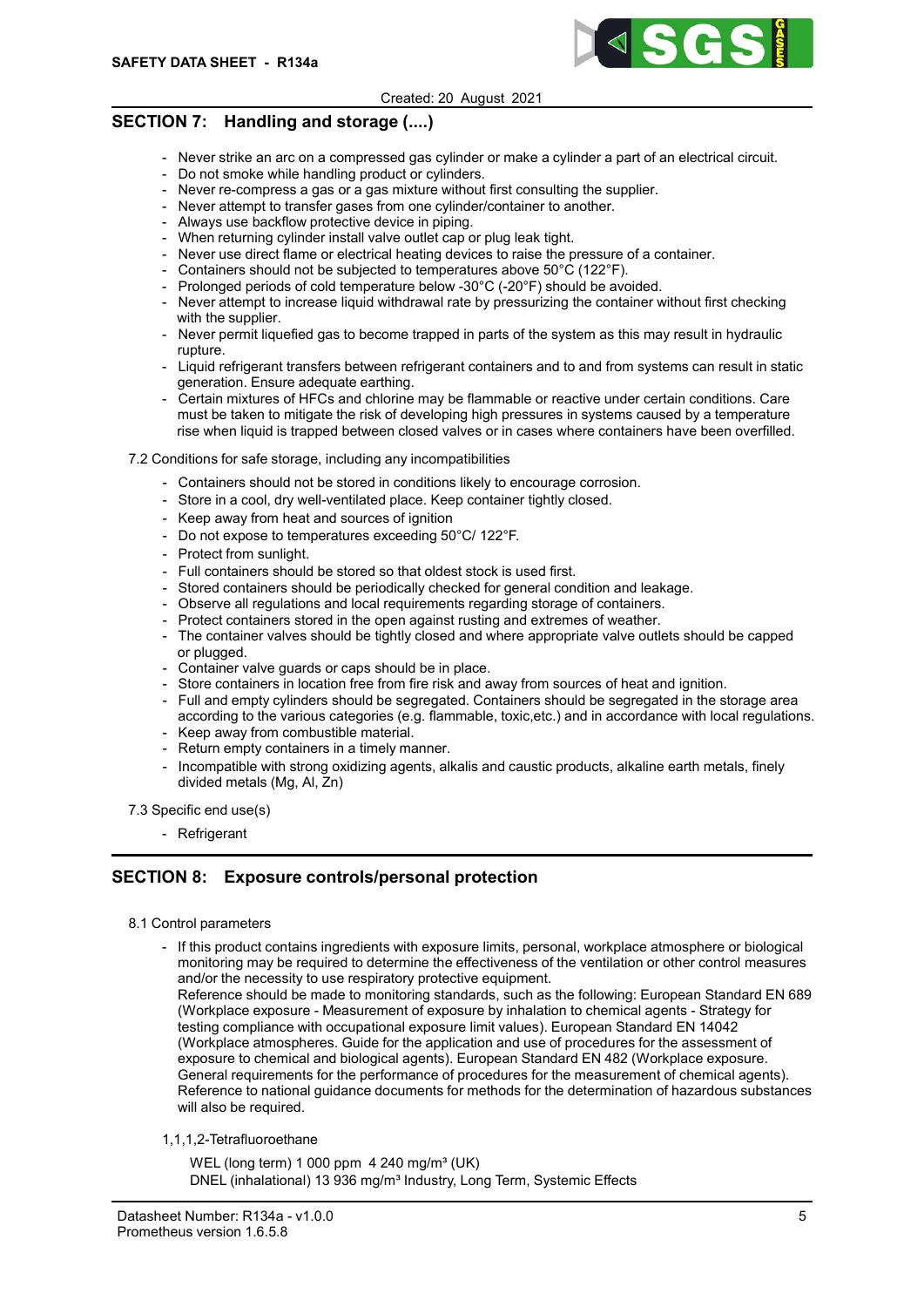

## SECTION 8: Exposure controls/personal protection (....)

DNEL (inhalational) 2 476 mg/m<sup>3</sup> Consumer, Long Term, Systemic Effects PNEC aqua (freshwater) 100 µg/L PNEC aqua (intermittent releases, freshwater) 1 mg/L PNEC aqua (marine water) 10 µg/L PNEC (STP) 73 mg/L PNEC sediment (freshwater) 750 µg/kg

- 8.2 Exposure controls
	- Selection and use of personal protective equipment should be based on a risk assessment of exposure potential
	- Engineering controls
		- Ensure adequate ventilation

Engineering controls should be provided which maintain airborne concentrations below the relevant guidelines

Oxygen detectors should be considered

- Respiratory protection

Where a full face mask respirator is required, use EN 136, with gas/vapour filter EN 14387 type AX Gas filters do not protect against oxygen deficiency

Self contained breathing apparatus (SCBA) or positive pressure airline with mask are to be used in oxygen-deficient atmospheres.

BS EN 137:2006 Respiratory protective devices. Self-contained open-circuit compressed air breathing apparatus with full face mask.

- Skin protection
	- Wear protective gloves

Sturdy work gloves are recommended for handling cylinders. Standard EN 388 - Protective gloves against mechanical risk.

The breakthrough time of the selected glove(s) must be greater than the intended use period. Safety shoes are recommended when handling cylinders. Standard EN ISO 20345 - Personal protective equipment - Safety footwear.

- Eye/face protection

Wear safety glasses approved to standard EN 166.

- Thermal hazards

Wear thermal insulating gloves when handling liquefied gases.

- Hygiene measures

Use good personal hygiene practices Do not eat, drink or smoke when using this product. Wash thoroughly after handling.

- Environmental exposure controls Do not release to the environment except for emergency ventilation.

# SECTION 9: Physical and chemical properties

- 9.1 Information on basic physical and chemical properties
	- Physical state: Liquefied gas
	- Colour: Colourless
	- Odour: Slightly ethereal
	- Melting point/freezing point: -101 °C
	- Boiling point or initial boiling point and boiling range: -26.2 °C
	- Flammability: Not flammable
	- Lower and upper explosion limit: Not applicable
	- Flash point: Not applicable
	- Auto-ignition temperature: > 750 °C
	- Decomposition temperature: > 370 °C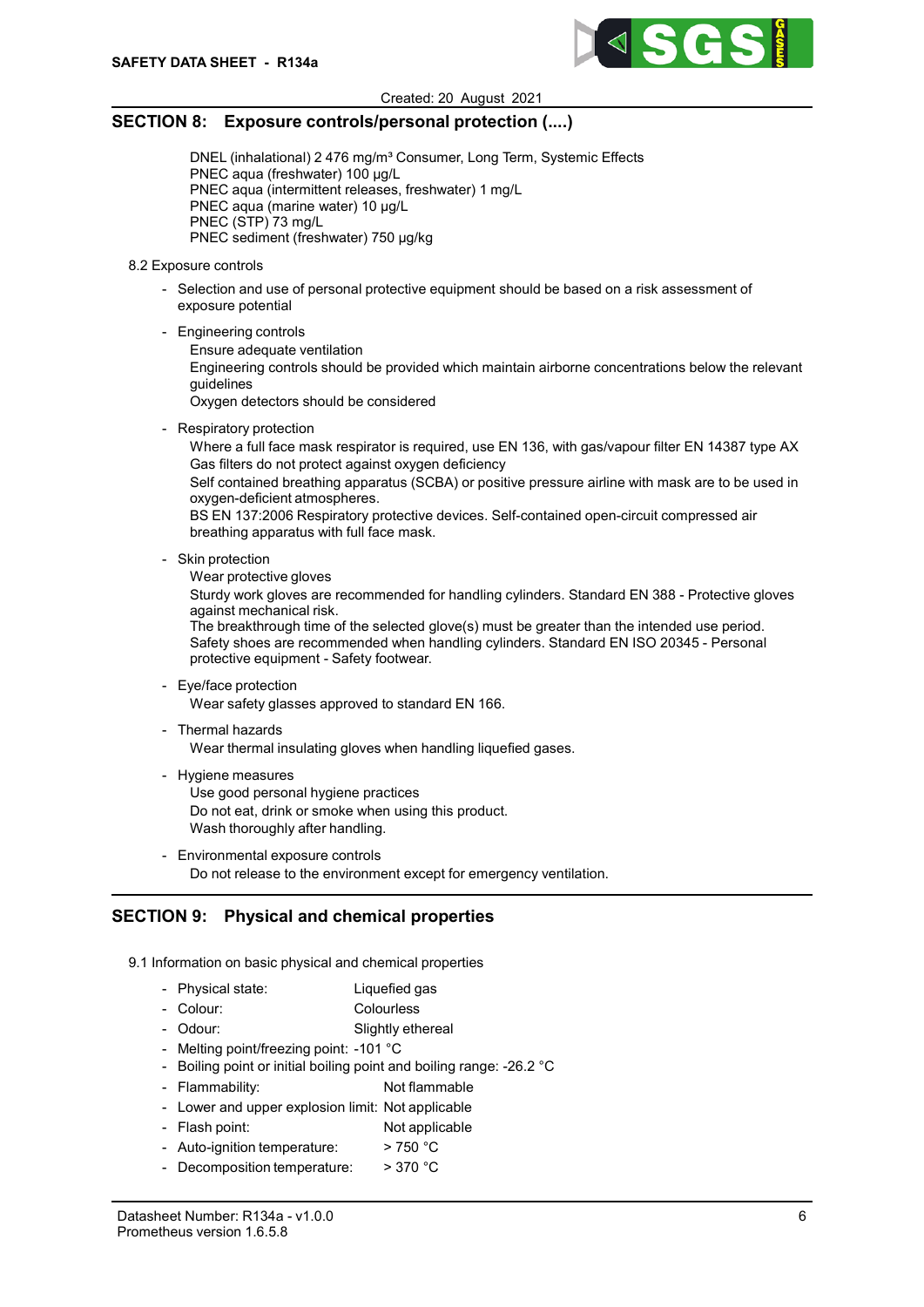

# SECTION 9: Physical and chemical properties (....)

- pH: Not applicable
- Kinematic viscosity: Not applicable
- Solubility: Solubility in water: 1.5 g/L
- Partition coefficient n-octanol/water (log value): Log Pow 1.06 @ 25 °C and pH 6
- Vapour pressure:  $5.7$  bar @ 20 °C
- 13.2 bar @ 50 °C - Density and/or relative density:  $1.2$  g/cm<sup>3</sup> (20 $^{\circ}$ C)
- Relative vapour density: 3.5 (air = 1)
- Particle characteristics: Not applicable

### 9.2 Other information

- Gas/vapour is heavier than air and may accumulate in confined spaces, particularly at or below ground level.
- Molecular weight: 102.03 g/mol
- Critical temperature: 101 °C
- Critical pressure: 4070 kPa

# SECTION 10: Stability and reactivity

10.1 Reactivity

May react violently with alkaline-earth and alkali metals

- 10.2 Chemical stability
	- Stable under normal conditions
- 10.3 Possibility of hazardous reactions
	- Under certain temperature and pressure conditions may form a flammable mixture in the presence of air
- 10.4 Conditions to avoid
	- Avoid extremes of temperature
	- Protect from moisture
- 10.5 Incompatible materials
	- Incompatible with strong oxidizing agents, alkalis and caustic products, alkaline earth metals, finely divided metals (Mg, Al, Zn)

#### 10.6 Hazardous decomposition products

- Decomposition products may include hydrogen fluoride, carbonyl fluoride, carbon monoxide

# SECTION 11: Toxicological information

- 11.1 Information on hazard classes as defined in Regulation (EC) No 1272/2008
	- Acute Toxicity

Based on available data, the classification criteria are not met

### Substances

| <b>Chemical Name</b>      | LD <sub>50</sub><br>(oral. rat) | $LC_{50}$<br>(inhalation, rat) | LD <sub>50</sub><br>(dermal, rabbit) |
|---------------------------|---------------------------------|--------------------------------|--------------------------------------|
| 1.1.1.2-Tetrafluoroethane | No data available               | $(4 h)$ > 500 000 ppm          | No data available                    |

### - Skin corrosion/irritation

Based on available data, the classification criteria are not met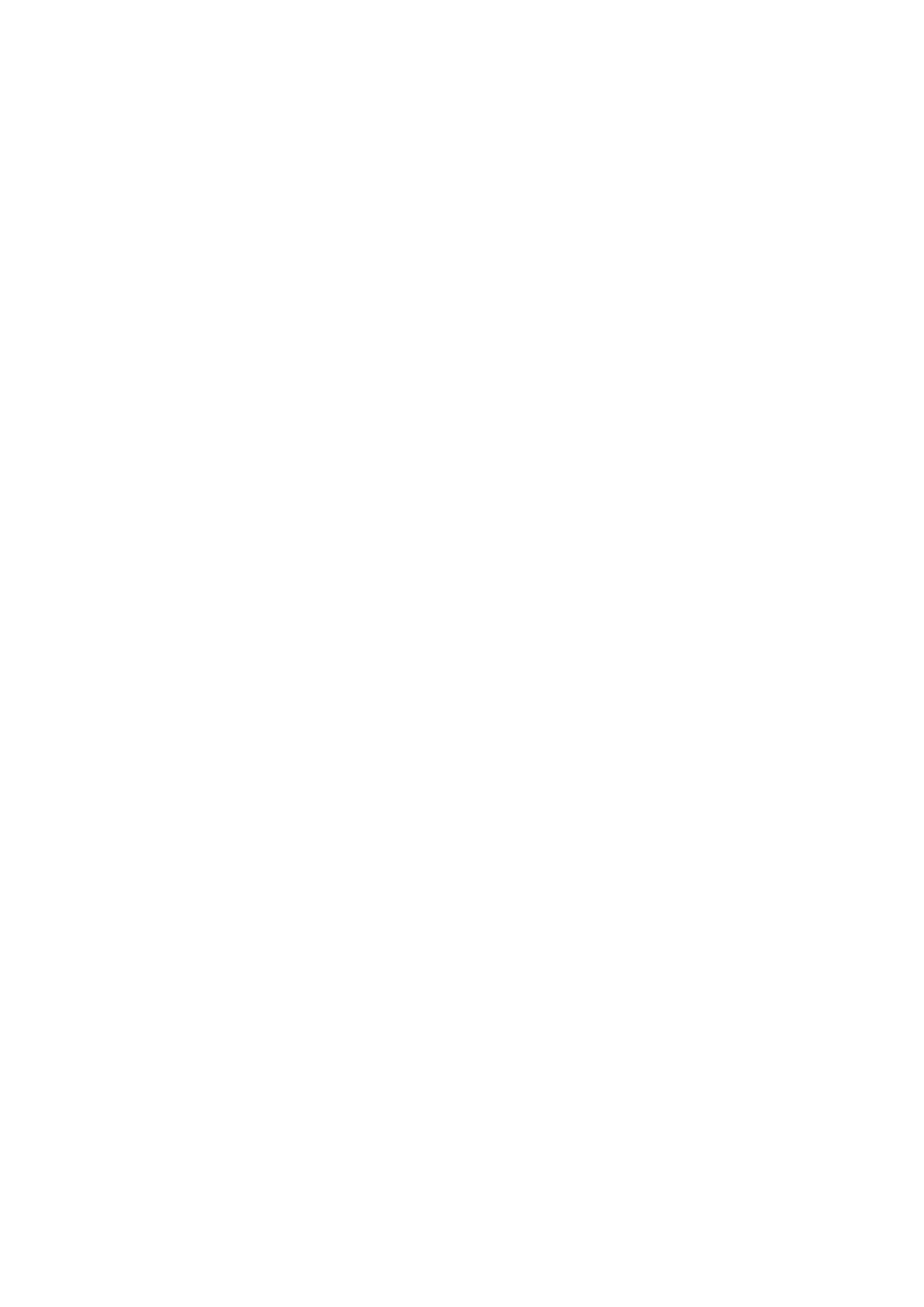

# SECTION 11: Toxicological information (....)

- Contact with skin

Extremely cold material, can cause burns similar to frostbite.

- Ingestion

No hazard expected under normal conditions of use

- Inhalation

 Danger of suffocation at high concentrations due to oxygen displacement Exposure to oxygen deficient atmosphere may cause the following symptoms: dizziness, salivation, nausea, vomiting, loss of mobility/consciousness. In high concentrations may cause asphyxiation. Victim may not be aware of asphyxiation. Asphyxiation may bring about unconsciousness without warning and so rapidly that victim may be unable to protect themselves. May cause CNS depression, narcosis, cardiac disorders.

- 11.2 Information on other hazards
	- Does not contain any substances with endocrine disrupting properties

# SECTION 12: Ecological information

- 12.1 Toxicity
	- Based on available data, the classification criteria are not met

#### Substances

| <b>Chemical Name</b>      | $LC_{50}$ (fish)  | EC <sub>50</sub> (aquatic<br>invertebrates) | EC <sub>50</sub> (aquatic<br>algae)       |
|---------------------------|-------------------|---------------------------------------------|-------------------------------------------|
| 1.1.1.2-Tetrafluoroethane | (4 days) 450 mg/L |                                             | $(24 h)$ 960 mg/L $(72 h)$ 114 - 118 mg/L |

12.2 Persistence and degradability

#### **Substances**

| <b>Chemical Name</b>      | <b>Biodegradation</b>                                                                        |
|---------------------------|----------------------------------------------------------------------------------------------|
| 1,1,1,2-Tetrafluoroethane | Photodegradation in the air<br>Half-life in air: 9.7 y.<br>3 % biodegradation after 28 days. |

#### 12.3 Bioaccumulative potential

- Bioaccumulation is not expected

#### **Substances**

| <b>Chemical Name</b>      | <b>Bioconcentration Factor (BCF)</b>            | Log Kow |
|---------------------------|-------------------------------------------------|---------|
| 1.1.1.2-Tetrafluoroethane | Low potential for bioaccumulation (Log Kow < 3) | 1.06    |

### 12.4 Mobility in soil

- Low potential for adsorption

### Substances

| <b>Chemical Name</b>      | Adsorption/desorption |
|---------------------------|-----------------------|
| 1,1,1,2-Tetrafluoroethane | Log Koc 1.5           |

12.5 Results of PBT and vPvB assessment

- Not a PBT according to REACH Annex XIII
- Not a vPvB according to REACH Annex XIII

12.6 Endocrine disrupting properties

- No information available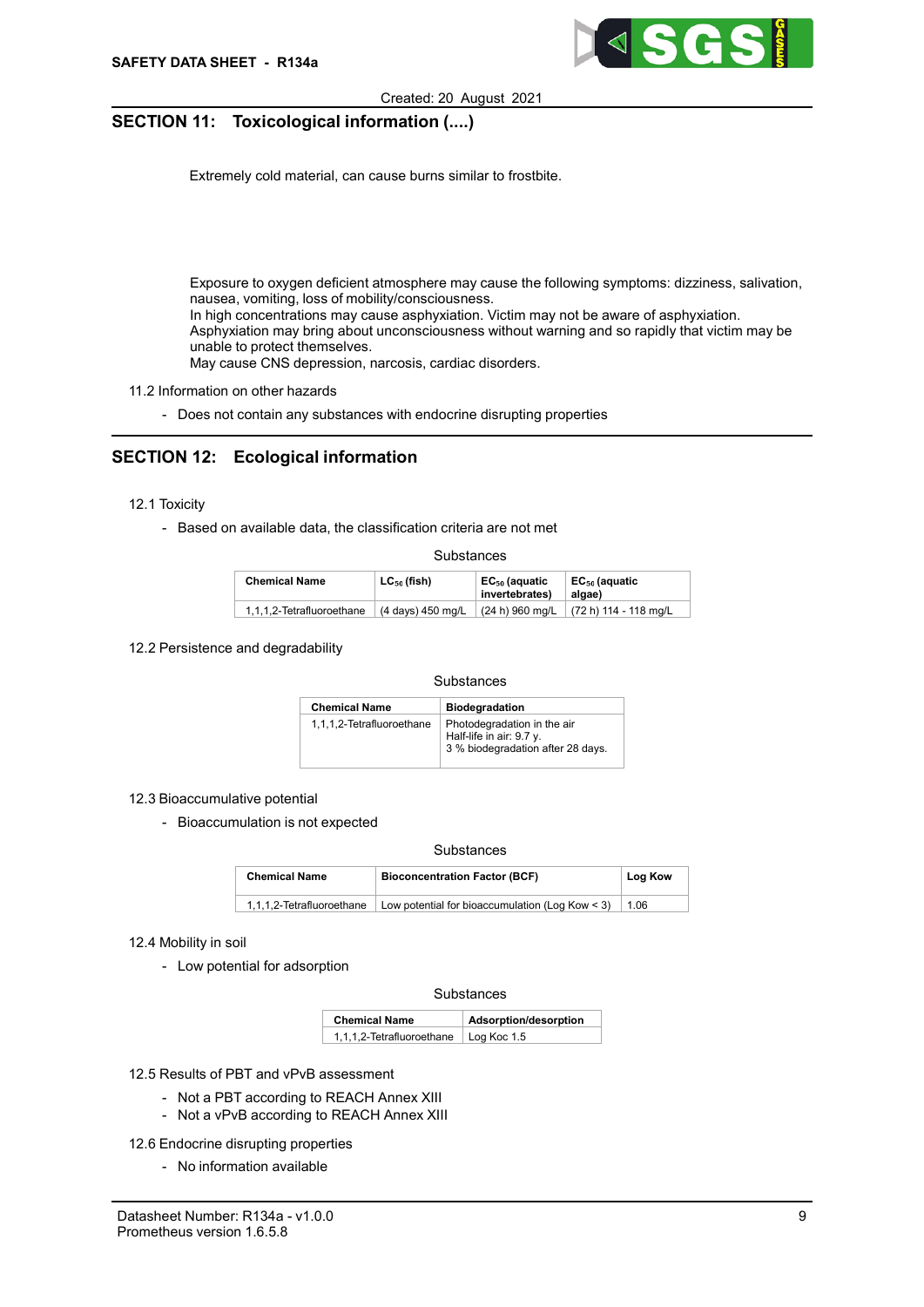

# SECTION 12: Ecological information (....)

### 12.7 Other adverse effects

- Contains a fluorinated greenhouse gas covered by the Kyoto Protocol. When discharged in large quantities may contribute to the greenhouse effect.
- Global Warming Potential (GWP = 1430
- Ozone depletion potential: ODP  $(R-11=1) = 0$

# SECTION 13: Disposal considerations

- 13.1 Waste treatment methods
	- Disposal should be in accordance with local, state or national legislation
	- Cylinders should be returned to suppliers
- 13.2 Classification
	- The waste must be identified according to the List of Wastes (2000/532/EC)
	- Hazardous Property Code(s): None assigned

# SECTION 14: Transport information



- 14.1 UN number or ID number
	- UN No.: 3159
- 14.2 UN proper shipping name
	- Proper Shipping Name: 1,1,1,2-TETRAFLUOROETHANE (REFRIGERANT GAS R 134a)
- 14.3 Transport hazard class(es)
	- Hazard Class: 2.2
- 14.4 Packing group
	- Packing Group: Not applicable
- 14.5 Environmental hazards
	- Not Classified
- 14.6 Special precautions for user
	- Ensure vehicle driver is aware of the potential hazards of the load and knows what to do in the event of an accident or an emergency.
	- Avoid transport on vehicles where the load space is not separated from the driver's compartment.
	- Before transporting product containers ensure there is adequate ventilation and:
		- they are firmly secured and the cylinder valve is closed and not leaking;
			- the valve outlet cap nut or plug (where provided) is correctly fitted;
		- the valve protection device (where provided) is correctly fitted.
	- The transportation information is not intended to convey all specific regulatory data relating to this material.
	- For complete transportation information, contact a SGS Gases customer service representative.
- 14.7 Maritime transport in bulk according to IMO instruments
	- Not applicable
- 14.8 Road/Rail (ADR/RID)
	- $-$  ADR UN No.: 3159
	- Proper Shipping Name: 1,1,1,2-TETRAFLUOROETHANE (REFRIGERANT GAS R 134a)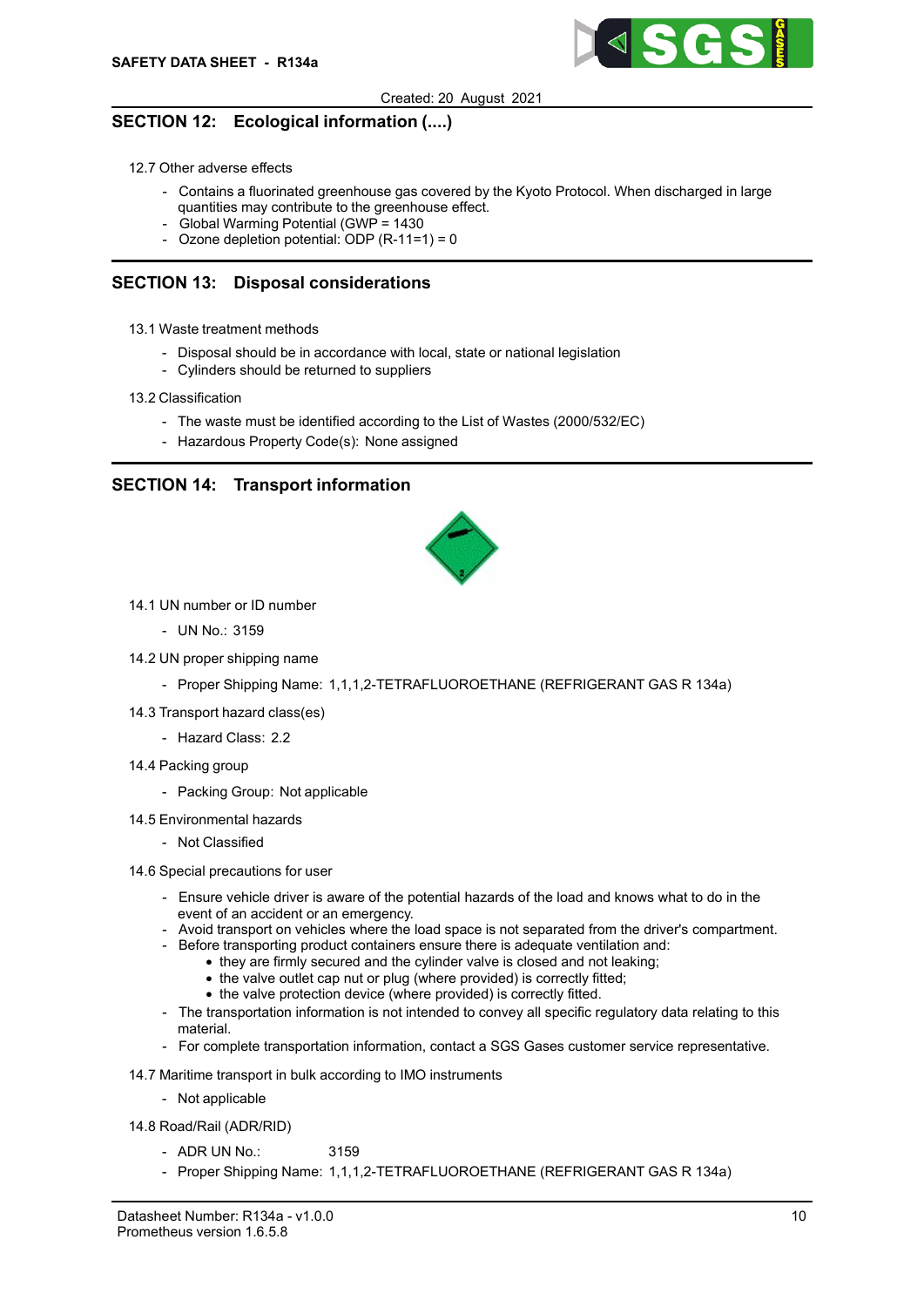

## SECTION 14: Transport information (....)

- ADR Hazard Class: 2
- ADR Packing Group: Not applicable
- Tunnel Code: (C/E)

## 14.9 Sea (IMDG)

- IMDG UN No.: 3159
- Proper Shipping Name: 1,1,1,2-TETRAFLUOROETHANE (REFRIGERANT GAS R 134a)
- IMDG Hazard Class: 2.2
- IMDG Packing Group: Not applicable

### 14.10 Air (ICAO/IATA)

- ICAO UN No.: 3159
- Proper Shipping Name: 1,1,1,2-TETRAFLUOROETHANE (REFRIGERANT GAS R 134a)
- ICAO Hazard Class: 2
- ICAO Packing Group: Not applicable

# SECTION 15: Regulatory information

15.1 Safety, health and environmental regulations/legislation specific for the substance or mixture

- This safety data sheet is provided in compliance with REACH Regulation (EC) No 1907/2006 (as amended by Regulation (EU) 2020/878) and UK REACH
- The GB Classification, Labelling and Packaging Regulation (GB CLP) applies in Great Britain
- Regulation (EC) No. 1272/2008 on the classification, labelling and packaging of substances and mixtures (CLP Regulation) applies in Europe
- Seveso III Directive (2012/18/EU, Dangerous Substances in Annex I: None
- Restrictions on use according to Annex XVII to REACH Regulation: Not applicable
- Contains fluorinated greenhouse gases. Listed in Annex I of EU 517/2014 as amended.

15.2 Chemical safety assessment

- A REACH chemical safety assessment has not been carried out

# SECTION 16: Other information

The above information is believed to be correct but does not purport to be all inclusive and shall be used only as a guide. This company shall not be held liable for any damage resulting from handling or from contact with the above product.

Sources of data: Information from published literature and company data

Text not given with phrase codes where they are used elsewhere in this safety data sheet:

- H280: Contains gas under pressure; may explode if heated

### Acronyms

- ATE: Acute Toxicity Estimate
- CAS: Chemical Abstracts Service
- DNEL: Derived No-Effect Level
- EC: European Community
- EC<sub>50</sub>: Effective Concentration, 50%
- GHS: Globally Harmonised System
- LC<sub>50</sub>: Lethal Concentration, 50%
- LD<sub>50</sub>: Lethal Dose, 50%
- NOAEC: No observed adverse effect concentration
- NOAEL: No observed adverse effect level